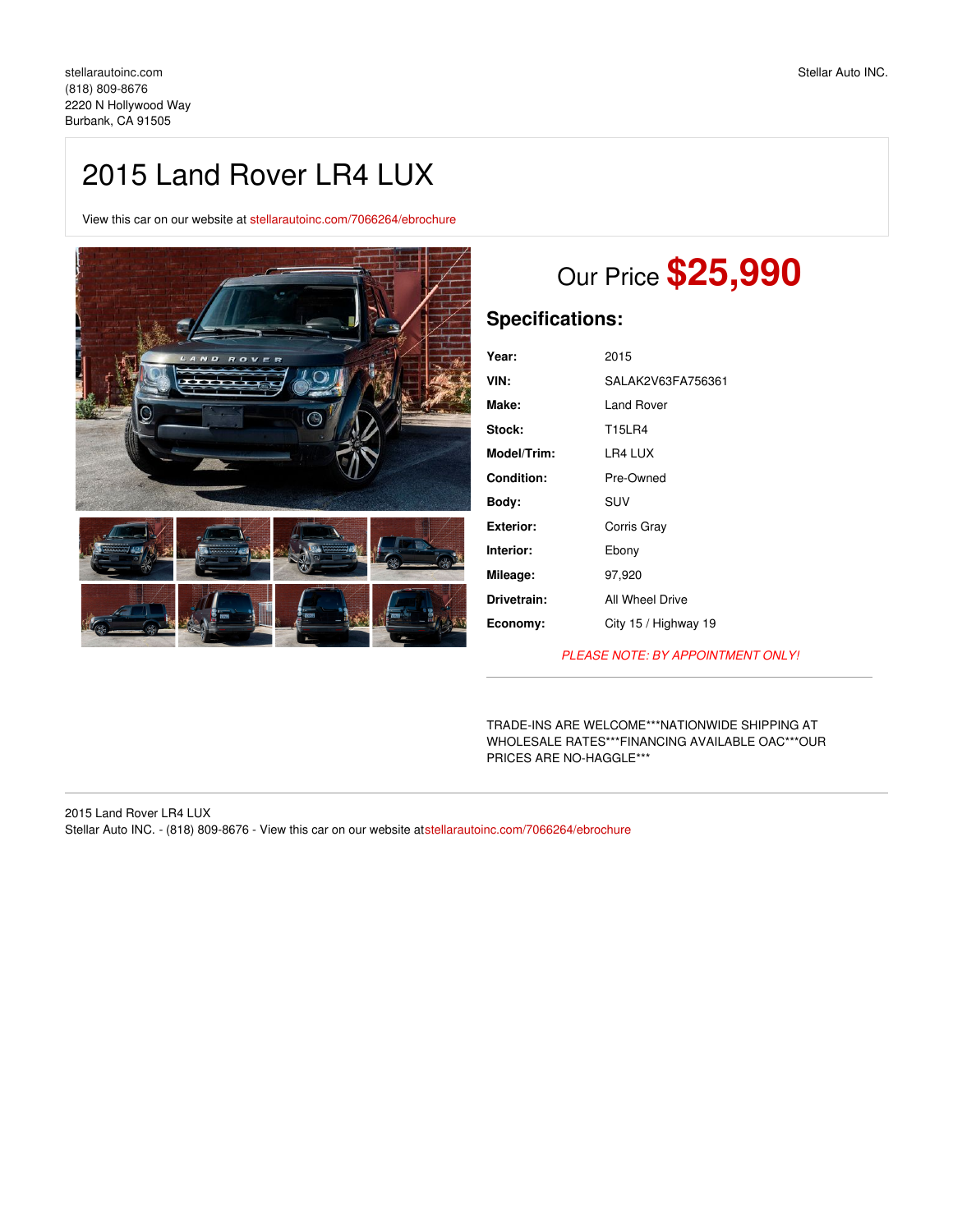

### 2015 Land Rover LR4 LUX

Stellar Auto INC. - (818) 809-8676 - View this car on our website at[stellarautoinc.com/7066264/ebrochure](https://stellarautoinc.com/vehicle/7066264/2015-land-rover-lr4-lux-burbank-ca-91505/7066264/ebrochure)

## **Installed Options**

## **Interior**

- 2 Seatback Storage Pockets- Air Filtration- Analog Appearance- Ashtray
- Cargo Space Lights- Carpet Floor Trim and Carpet Trunk Lid/Rear Cargo Door Trim
- Compass- Cruise Control w/Steering Wheel Controls
- Day-Night Auto-Dimming Rearview Mirror- Delayed Accessory Power
- Driver And Front Passenger Armrests Front Center Armrest
- Driver And Passenger Visor Vanity Mirrors w/Driver And Passenger Illumination
- Driver Foot Rest- Driver Seat- Dual Zone Front Automatic Air Conditioning
- Engine Immobilizer
- FOB Controls -inc: Cargo Access, Windows and Sunroof/Convertible Roof
- Fade-To-Off Interior Lighting- Front Cigar Lighter(s)- Front Cupholder- Front Map Lights
- Full Carpet Floor Covering -inc: Carpet Front And Rear Floor Mats Full Cloth Headliner
- Full Floor Console w/Covered Storage
- Gauges -inc: Speedometer, Odometer, Engine Coolant Temp, Tachometer, Oil Level, Trip Odometer and Trip Computer
- HVAC -inc: Underseat Ducts- HomeLink Garage Door Transmitter- Illuminated Glove Box
- Instrument Panel Covered Bin, Driver / Passenger And Rear Door Bins
- Interior Lock Disable
- Interior Trim -inc: Genuine Wood Instrument Panel Insert, Genuine Wood Door Panel Insert, Genuine Wood Console Insert and Metal-Look Interior Accents
- Leather/Metal-Look Steering Wheel
- Manual Adjustable Front Head Restraints and Manual Adjustable Rear Head Restraints
- Outside Temp Gauge- Passenger Seat- Perimeter Alarm
- Power 1st Row Windows w/Front And Rear 1-Touch Up/Down
- Power Door Locks w/Autolock Feature
- Power Front Bucket Seats -inc: electric driver's and passenger's adjustment including squab recline, cushion height and cushion tilt (8/8 way) and driver's seat electrically adjustable bolsters
- Power Fuel Flap Locking Type- Power Rear Windows and Fixed 3rd Row Windows
- Rear Cupholder- Redundant Digital Speedometer- Seats w/Leatherette Back Material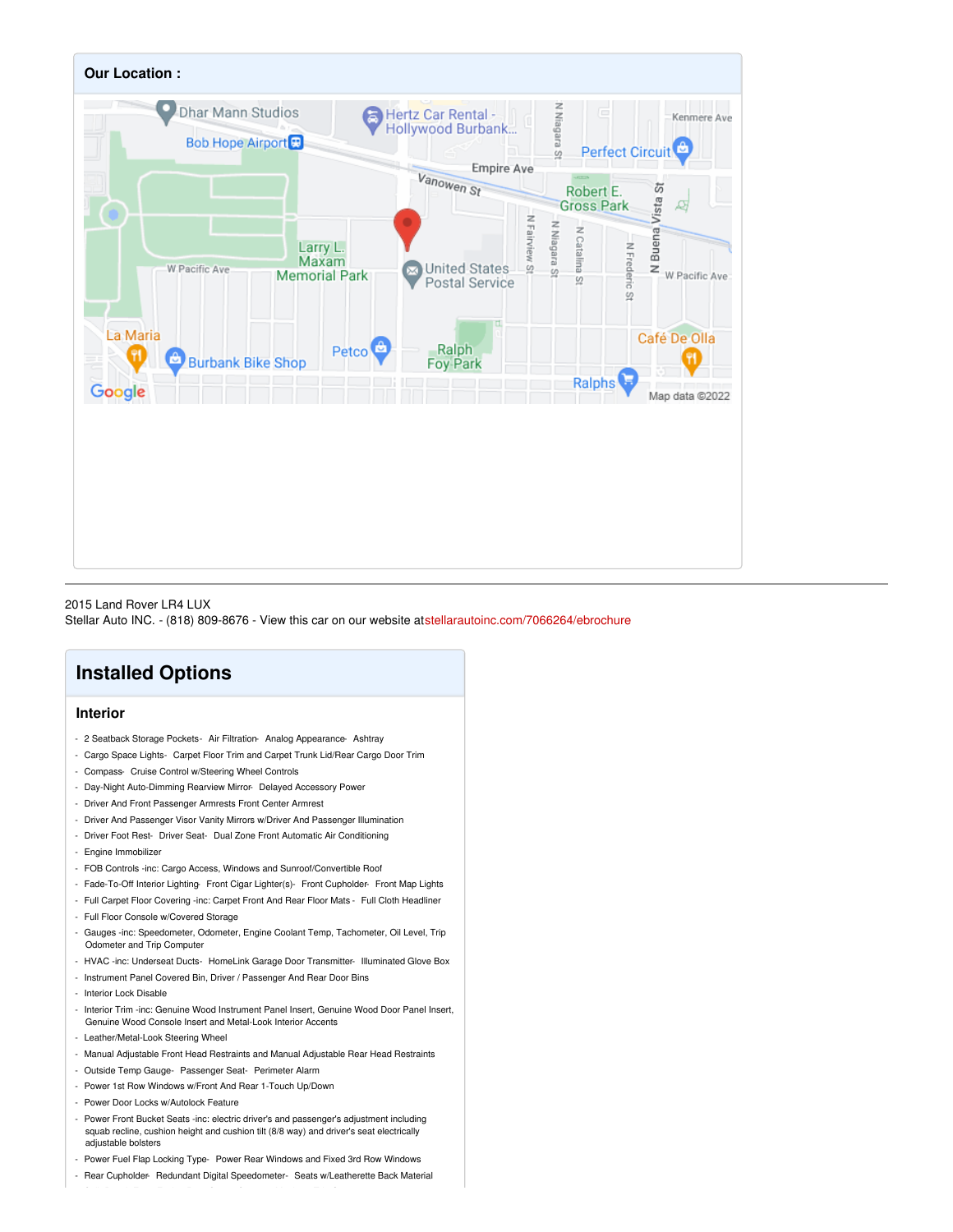#### **Exterior**

- Auto On/Off Headlamps w/Delay-Off
- Black Bodyside Cladding and Body-Colored Fender Flares
- Black Side Windows Trim and Black Front Windshield Trim
- Body-Colored Front Bumper w/Black Rub Strip/Fascia Accent and Metal-Look Bumper Insert
- Body-Colored Power w/Tilt Down Heated Side Mirrors- Body-Colored Rear Step Bumper
- Clearcoat Paint- Colored Door Handles
- Compact Spare Tire Stored Underbody w/Crankdown- Deep Tinted Glass
- Express Open/Close Sliding And Tilting Glass 1st Row Sunroof w/Sunshade
- Fixed Glass 2nd Row Sunroof w/Sunshade- Fixed Glass 3rd Row Sunroof w/Sunshade
- Fixed Rear Window w/Variable Intermittent Wiper and Defroster
- Front And Rear Fog Lamps- Galvanized Steel/Aluminum Panels- LED Brakelights
- Liftgate/Tailgate Rear Cargo Access- Metal-Look Grille- Perimeter/Approach Lights
- Side Steps- Speed Sensitive Rain Detecting Variable Intermittent Wipers
- Steel Spare Wheel- Tailgate/Rear Door Lock Included w/Power Door Locks Tires: 19" - Wheels: 19" 7-Split Spoke Alloy

## **Safety**

- 2 Seatback Storage Pockets- Air Filtration- Analog Appearance- Ashtray
- Cargo Space Lights- Carpet Floor Trim and Carpet Trunk Lid/Rear Cargo Door Trim
- Compass- Cruise Control w/Steering Wheel Controls
- Day-Night Auto-Dimming Rearview Mirror- Delayed Accessory Power
- Driver And Front Passenger Armrests Front Center Armrest
- Driver And Passenger Visor Vanity Mirrors w/Driver And Passenger Illumination
- Driver Foot Rest- Driver Seat- Dual Zone Front Automatic Air Conditioning
- Engine Immobilizer
- FOB Controls -inc: Cargo Access, Windows and Sunroof/Convertible Roof
- Fade-To-Off Interior Lighting- Front Cigar Lighter(s)- Front Cupholder- Front Map Lights
- Full Carpet Floor Covering -inc: Carpet Front And Rear Floor Mats Full Cloth Headliner - Full Floor Console w/Covered Storage
- 
- Gauges -inc: Speedometer, Odometer, Engine Coolant Temp, Tachometer, Oil Level, Trip Odometer and Trip Computer
- HVAC -inc: Underseat Ducts- HomeLink Garage Door Transmitter- Illuminated Glove Box
- Instrument Panel Covered Bin, Driver / Passenger And Rear Door Bins
- Interior Lock Disable
- Interior Trim -inc: Genuine Wood Instrument Panel Insert, Genuine Wood Door Panel Insert, Genuine Wood Console Insert and Metal-Look Interior Accents
- Leather/Metal-Look Steering Wheel
- Manual Adjustable Front Head Restraints and Manual Adjustable Rear Head Restraints
- Outside Temp Gauge- Passenger Seat- Perimeter Alarm
- Power 1st Row Windows w/Front And Rear 1-Touch Up/Down
- Power Door Locks w/Autolock Feature
- Power Front Bucket Seats -inc: electric driver's and passenger's adjustment including squab recline, cushion height and cushion tilt (8/8 way) and driver's seat electrically adjustable bolsters
- Power Fuel Flap Locking Type- Power Rear Windows and Fixed 3rd Row Windows
- Rear Cupholder- Redundant Digital Speedometer- Seats w/Leatherette Back Material
- Split-Bench Front Facing Rear Seat- Systems Monitor- Trip Computer

#### **Mechanical**

- 1325# Maximum Payload- 22.8 Gal. Fuel Tank- 4-Corner Auto-Leveling Suspension
- 4-Wheel Disc Brakes w/4-Wheel ABS, Front And Rear Vented Discs, Brake Assist, Hill Descent Control, Hill Hold Control and Electric Parking Brake
- 80-Amp/Hr Maintenance-Free Battery
- Automatic w/Driver Control Height Adjustable Automatic w/Driver Control Ride Control Suspension
- Axle Ratio: TBD- Block Heater- Double Wishbone Front Suspension w/Air Springs
- Double Wishbone Rear Suspension w/Air Springs
- Electric Power-Assist Speed-Sensing Steering- Engine Auto Stop-Start Feature
- Engine Oil Cooler- Engine: 3.0L V6- Front And Rear Anti-Roll Bars
- Full-Time Four-Wheel Drive- GVWR: 7,143 lbs (3,240 kgs)- Permanent Locking Hubs
- Single Stainless Steel Exhaust- Towing Equipment -inc: Trailer Sway Control
- Transmission w/Driver Selectable Mode, CommandShift Sequential Shift Control w/Steering Wheel Controls and Oil Cooler
- Transmission: 8-Speed Automatic w/CommandShift -inc: Sport mode